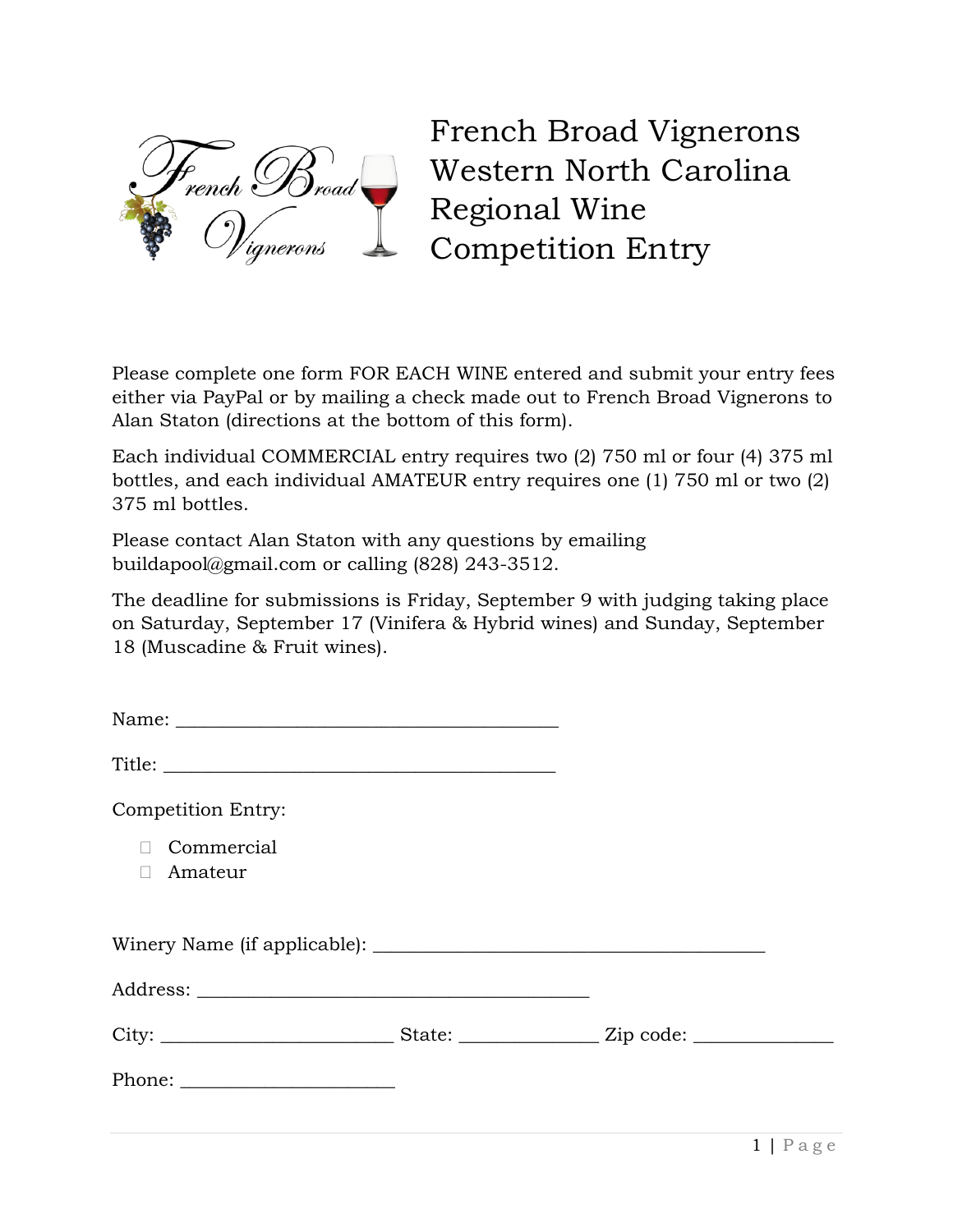French Broad Vignerons Amateur & Commercial Wine Competition Entry